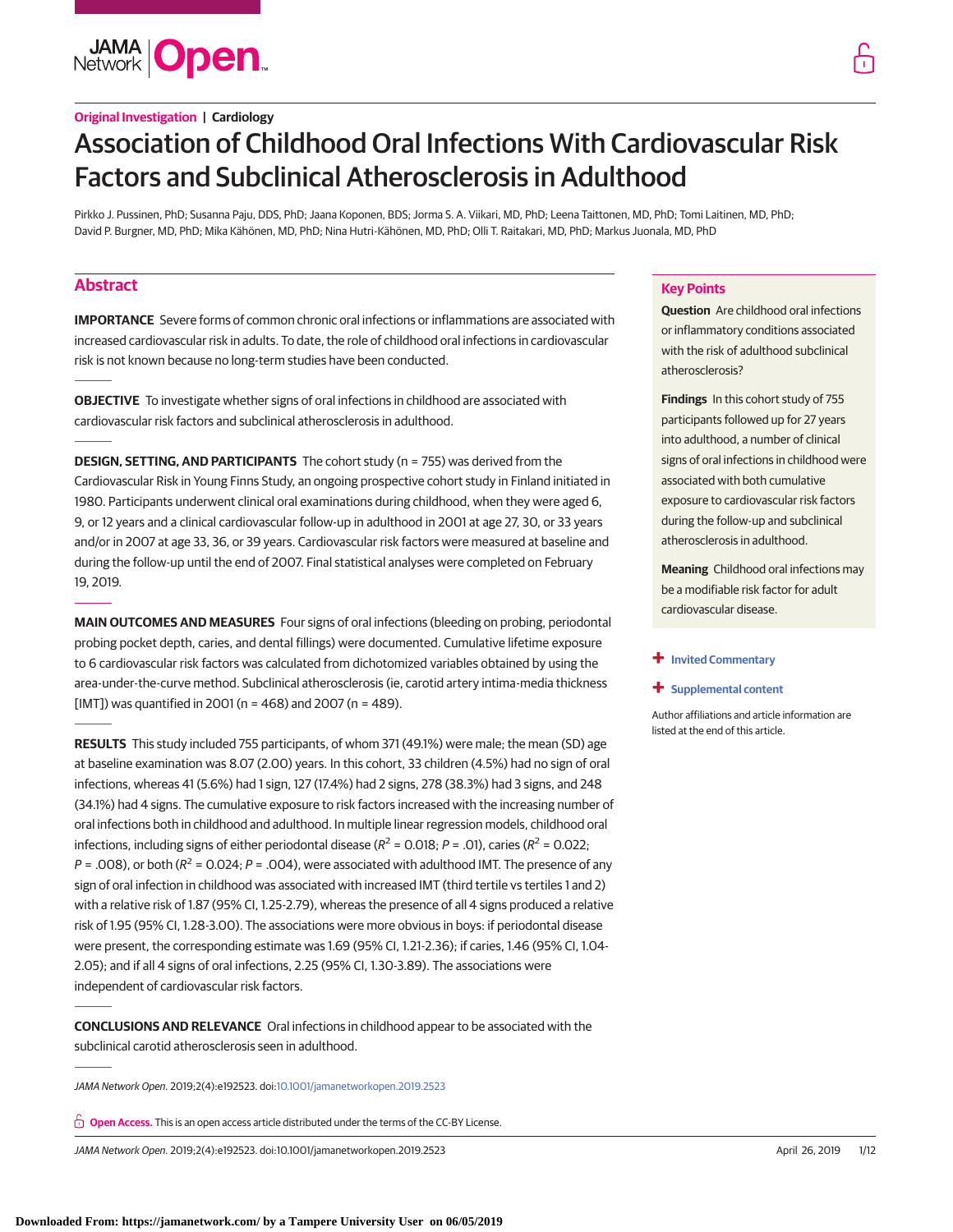#### **Introduction**

Oral infections (periodontal diseases and dental caries) are among the most common infectioninduced inflammatory diseases worldwide. In Finland, the prevalence in adults of periodontal diseases is 75% and caries or fillings is 79%.<sup>1,2</sup> Both diseases initiate early in life: caries and gingivitis are the most common chronic diseases, with an incidence of 59% for caries and 80% for gingivitis in American adolescents.<sup>3</sup> If early signs go untreated, these diseases may lead to more severe periodontal and endodontal infections, both of which may result in tooth loss.

The role of periodontitis as an independent risk factor for atherosclerotic cardiovascular diseases (CVDs) is established, although the evidence does not support causality.<sup>4</sup> The oral dysbiosis and the local inflammation in periodontitis contribute to systemic inflammatory burden by dispersing inflammatory mediators and bacterial stimuli in the circulation.<sup>5</sup> Periodontal treatment improves the atherosclerotic profile by reversing endothelial dysfunction and reducing inflammatory and lipid biomarkers.<sup>6</sup> Given that endodontic infections share several characteristics with periodontitis, including altered microbiota and proinflammatory mediators, their role in CVD is investigated.<sup>7</sup>

Early life exposure to cardiovascular risk factors, such as high blood pressure, increased body mass index (BMI), the proatherogenic lipid profile, and smoking, is associated with the development of atherosclerosis in adulthood.<sup>8</sup> Identifying all childhood risk factors is important because improvements in risk factor burden by young adulthood are advantageous for cardiometabolic health in middle age.<sup>9</sup> The role of childhood oral infections in cardiovascular risk is poorly understood, and to date no long-term studies have been conducted, to our knowledge. In participants aged 12 to 19 years, subgingival microorganism clusters were not associated with CVD risk factors,<sup>10</sup> whereas dental caries in adolescents may be associated with obesity and an unfavorable risk profile.<sup>11,12</sup> Thus, we investigated the association of childhood oral infections with preclinical carotid atherosclerosis in a follow-up study of 27 years. In addition, we examined the association between the number of signs of oral infections in childhood and cardiovascular risk factor profiles during the follow-up.

# **Methods**

This study complies with the Declaration of Helsinki,<sup>13</sup> and the Ethics Committee of the Hospital District of Southwest Finland approved the research protocol. Written informed consent was obtained from the participants or their parents. This study followed the Strengthening the Reporting of Observational Studies in Epidemiology [\(STROBE\)](http://www.equator-network.org/reporting-guidelines/strobe/) reporting guideline.

#### **Population**

We obtained participants from the ongoing Cardiovascular Risk in Young Finns Study, the details of which, including analyses of attrition to show the representativeness of the cohort, have been published previously.<sup>14</sup> This present population included 755 participants who underwent a baseline evaluation (including a dental examination) in 1980 at age 6, 9, or 12 years and a clinical cardiovascular follow-up in adulthood in 2001 at age 27, 30, or 33 years and/or in 2007 at age 33, 36, or 39 years. In the present analyses, the follow-up period lasted until the end of 2007. This population represented a random subpopulation of these age groups of the whole cohort. Final statistical analyses were completed on February 19, 2019.

#### **Oral Examinations**

Oral examinations were performed in 1980, when the 755 participants were children aged 6, 9, or 12 years. Children were examined at university dental schools in 5 major cities (Helsinki, Kuopio, Tampere, Turku, and Oulu) in Finland. Oral hygiene habits in the form of brushing frequency per day was obtained from a questionnaire completed by the participants or their parents. The oral examination recorded the number of teeth (both deciduous and permanent) and measured present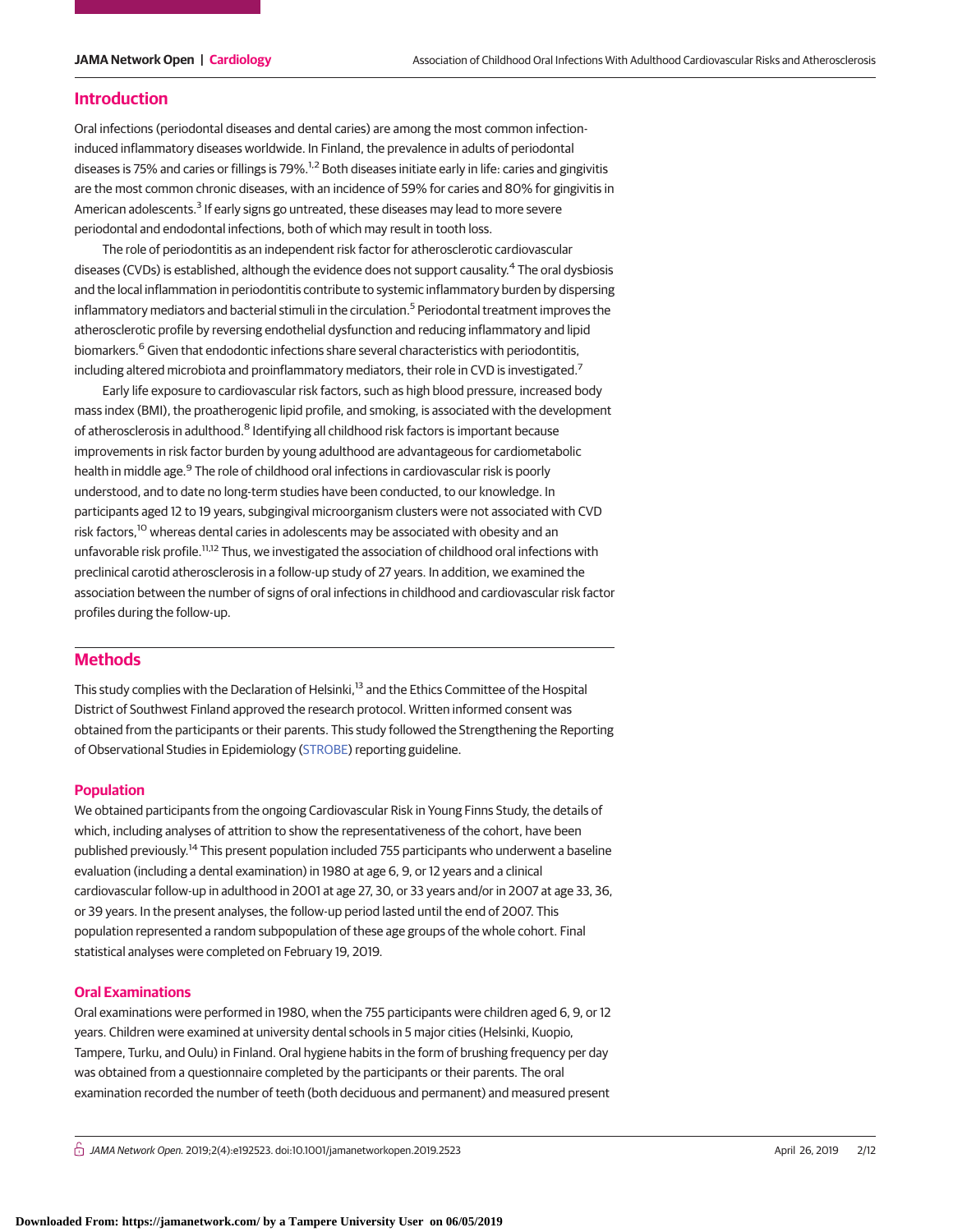or previous (treated) dental infections (caries and fillings) and periodontal diseases (gingival bleeding on probing and periodontal probing pocket depths). The presence of caries and fillings were recorded from 5 surfaces (mesial, buccal, distal, lingual, and occlusal) of both permanent and deciduous teeth. Periodontal probing was performed on 2 sites (upper teeth: mesial and buccal; lower teeth: mesial and lingual) of 6 index teeth (upper teeth: right first molar, left central incisor, and left first premolar; lower teeth: left first molar, right central incisor, and right first premolar). Probing pocket depths of the gingival sulcus were categorized as no pocketing (0-1.9 mm), slight gingival deepening and shallow periodontal pockets (2-5.9 mm), and deep periodontal pockets ( $\geq$ 6 mm). Bleeding on probing was observed after probing and recorded as present or absent.

#### **Cardiovascular Risk Factors**

Height (rounded to the nearest 1 cm) and weight (rounded to the nearest 0.1 kg) were measured at all time points using a similar protocol, and BMI was calculated (weight in kilograms divided by height in meters squared). Baseline blood pressure was measured by a mercury sphygmomanometer, and during follow-up, a random 0-mercury sphygmomanometer was used. Blood samples were obtained after a 12-hour fast. Standard enzymatic methods were used to obtain levels of serum total cholesterol, triglycerides, low-density lipoprotein and high-density lipoprotein (HDL) cholesterol, C-reactive protein, and plasma glucose. Cholesterol, triglyceride, and glucose concentrations are presented as milligrams per deciliter after using molecular weights of 180 g/mol for cholesterol, 387 g/mol for triglycerides, and 875 g/mol for glucose. (To convert milligrams per deciliter to millimoles per liter, multiply by 0.0259 for cholesterol; by 0.0113 for triglycerides; and by 0.0555 for glucose.) The questionnaire requested family income information with an 8-category scale (1 indicating low, and 8 high).

#### **Carotid Artery Intima-Media Thickness**

Ultrasonographic studies were performed using ultrasound mainframes (Sequoia 512; Acuson) with 13.0 MHz linear array transducers.<sup>8</sup> A similar scanning protocol was used in 2001 and 2007. Intimamedia thickness (IMT) was measured on the posterior (far) wall of the left carotid artery. At least 4 measurements were taken approximately equal to 10 mm proximal to the bifurcation to obtain the mean carotid artery IMT. The digitally stored scans were manually analyzed by 1 reader (M.J., the same reader for both the 2001 and 2007 follow-up) who was blinded to participants' details. To assess the intraindividual reproducibility of ultrasonographic measurements, 57 participants were reexamined 3 months after the initial visit. The between-visit coefficient of variation was 6.4%.<sup>8</sup> The number of participants examined were 468 in 2001 and 489 in 2007.

#### **Statistical Analysis**

The significance of the differences between continuous and categorical variables was analyzed with the unpaired 2-tailed t test, analysis of variance, Mann-Whitney, or  $\chi^2$  test, when appropriate. In all analyses, a 2-sided  $P < .05$  was considered statistically significant. In the tables, we used means and SDs to describe the data, and in the figures, we used means and SEs for clarity. Cardiovascular risk factors, including BMI, systolic and diastolic blood pressure, and plasma HDL and low-density lipoprotein cholesterol, triglycerides, and glucose concentrations measured during the follow-up were dichotomized through the area-under-the-curve method.<sup>15</sup> First, we performed receiver operating characteristic curve analyses for all risk factors. Each risk factor was the test variable, and the mean IMT-2007 was the state variable. Then, we obtained the cutoff values from the area-underthe-curve coordinate corresponding to a specificity of 0.75 (eTable 1 in the [Supplement\)](https://jama.jamanetwork.com/article.aspx?doi=10.1001/jamanetworkopen.2019.2523&utm_campaign=articlePDF%26utm_medium=articlePDFlink%26utm_source=articlePDF%26utm_content=jamanetworkopen.2019.2523). Values above the cutoff level were recoded as 1 and values below the level as 0. For HDL cholesterol concentration, the values were recorded the other way around. Cumulative exposure to the risk factors was calculated by summing the dichotomized values separately for childhood (1980, 1983, and 1986), adulthood (2001 and 2007), and the whole follow-up time.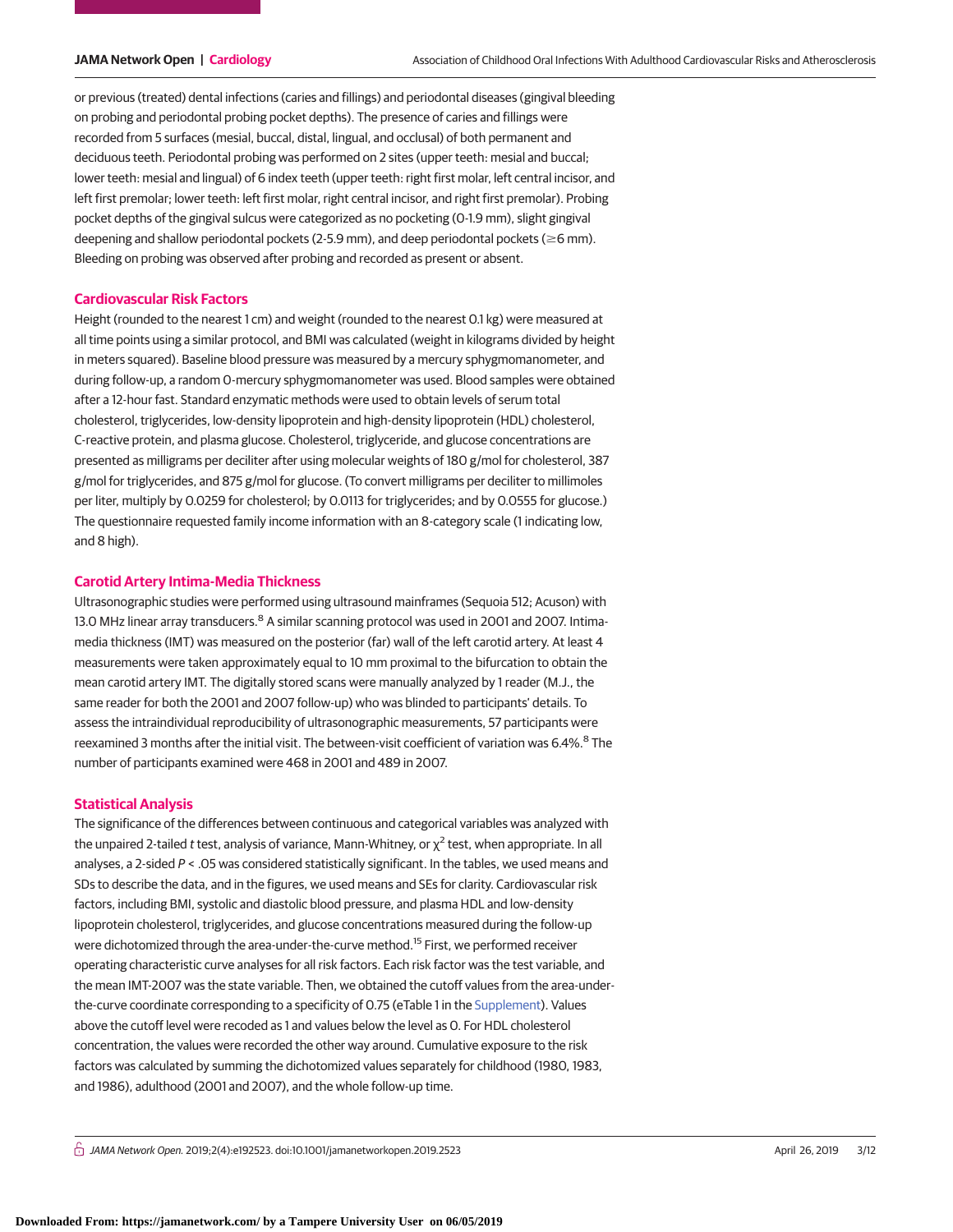Associations between the mean IMT as a continuous variable and signs of oral infections were analyzed by multiple linear regression models, adjusted for the cumulative exposure to the risk factors. The sum of standardized values for signs of caries (caries and fillings) was used because of the skewness of the oral variables. The associations between signs of oral infections and the IMT (tertiles 1 and 2 vs tertile 3) were analyzed in a Poisson regression model by using the oral variables as continuous and categorized (present vs absent) variables. In the models, in which the oral variables were used as continuous variables, they were first standardized and then summed up. The models were adjusted for age and sex first and then further adjusted for the cumulative exposure to the risk factors, smoking (yes or no), and family income. The regression models were controlled for possible selection bias owing to missing data by using the inverse probability weighting. The unmeasured confounding owing to the observational study design was estimated by the E value.<sup>16</sup>

#### **Results**

The characteristics of the study population of 755 (371 [49.1%] were male; mean [SD] age at baseline examination of 8.07 [2.00] years) and the risk factors in 1980 are shown in **Table 1**. Children with signs of periodontal disease, compared with the children without such signs, were older (mean [SD] age, 8.26 [1.89] years vs 7.56 [2.22] years) and had higher BMI (mean [SD] BMI, 16.9 [2.3] vs 16.5 [2.1]) and diastolic blood pressure (mean [SD] diastolic blood pressure, 68.4 [9.3] vs 65.5 [8.8] mm Hg). Children with treated or untreated caries, compared with children without these signs, were older (mean [SD] age, 8.26 [1.92] vs 6.46 [1.89] years), had higher BMI (mean [SD] BMI, 16.9 [2.3] vs 15.7 [1.8]), systolic blood pressure (mean [SD] systolic blood pressure, 111 [9.6] vs 106 [9.6] mm Hg), diastolic blood pressure (mean [SD] diastolic blood pressure, 68.1 [9.4] vs 65.6 [8.1] mm Hg), lower family income (mean [SD] income category, 5.22 [1.76] vs 5.69 [1.85]), and lower C-reactive protein levels (median [interquartile range] C-reactive protein, 0.20 [0.90] vs 0.29 [0.90] mg/L). The baseline characteristics between those with (n = 489) and those without (n = 266) the IMT

#### Table 1. Characteristics of the Study Population at Baseline in 1980

|                                                            |                                        | Signs of Periodontal Disease <sup>a</sup> |                    |         | Signs of Caries <sup>b</sup> |                    |         |
|------------------------------------------------------------|----------------------------------------|-------------------------------------------|--------------------|---------|------------------------------|--------------------|---------|
| Variable                                                   | <b>All Participants</b><br>$(N = 755)$ | <b>No</b><br>$(N = 129)$                  | Yes<br>$(N = 597)$ | P Value | <b>No</b><br>$(N = 99)$      | Yes<br>$(N = 656)$ | P Value |
| Male, No. $(\%)^c$                                         | 371(49.1)                              | 57 (44.2)                                 | 297 (49.7)         | .25     | 49 (49.5)                    | 322 (50.9)         | .94     |
| Age, mean (SD), y <sup>d</sup>                             | 8.07(2.00)                             | 7.56(2.22)                                | 8.26(1.89)         | < .001  | 6.46(1.89)                   | 8.26(1.92)         | < .001  |
| BMI, mean (SD), d                                          | 16.8(2.3)                              | 16.5(2.1)                                 | 16.9(2.3)          | .04     | 15.7(1.8)                    | 16.9(2.3)          | < .001  |
| Systolic blood pressure,<br>mean (SD), mm Hg <sup>d</sup>  | 110(9.7)                               | 111(10.2)                                 | 110(9.6)           | .46     | 106(9.6)                     | 111(9.6)           | < .001  |
| Diastolic blood pressure,<br>mean (SD), mm Hg <sup>d</sup> | 67.8(9.2)                              | 65.5(8.8)                                 | 68.4(9.3)          | .001    | 65.6(8.1)                    | 68.1(9.4)          | .01     |
| Total cholesterol,<br>mean (SD), mg/dL <sup>d</sup>        | 209.2 (34.0)                           | 211.5 (35.6)                              | 206.5(34.0)        | .14     | 205.0(34.4)                  | 208.0 (34.0)       | .40     |
| LDL cholesterol,<br>mean (SD), mg/dL <sup>d</sup>          | 133.8 (30.9)                           | 138.1 (32.5)                              | 132.6 (30.9)       | .08     | 133.4 (30.9)                 | 134.2 (31.3)       | .83     |
| HDL cholesterol,<br>mean (SD), mg/dL <sup>d</sup>          | 63.0(12.0)                             | 62.6(11.6)                                | 63.0 (12.0)        | .69     | 61.5(12.0)                   | 63.4 (12.0)        | .12     |
| Triglycerides,<br>mean (SD), mg/dL <sup>d</sup>            | 53.1 (24.8)                            | 54.0 (30.1)                               | 54.0 (23.9)        | .94     | 51.4(19.5)                   | 54.0 (24.8)        | .41     |
| Family income class,<br>mean $(SD)^e$                      | 5.27(1.78)                             | 5.46(1.81)                                | 5.24(1.77)         | .21     | 5.69(1.85)                   | 5.22(1.76)         | .01     |
| CRP, median (IQR),<br>$mg/L^f$                             | 0.21(0.44)                             | 0.22(0.60)                                | 0.20(0.42)         | .51     | 0.29(0.90)                   | 0.20(0.39)         | .02     |

Abbreviations: BMI, body mass index (calculated as weight in kilograms divided by height in meters squared); CRP, C-reactive protein; HDL, high-density lipoprotein; IQR, interquartile range; LDL, low-density lipoprotein.

**b** Caries or fillings.

<sup>c</sup>  $χ<sup>2</sup>$  Test. <sup>d</sup> Unpaired 2-tailed t test.

 $f$  Mann-Whitney test (n = 486).

SI conversion factors: To convert total, LDL, and HDL cholesterol to millimoles per liter, multiply by 0.0259; triglycerides to millimoles per liter, multiply by 0.0113; and C-reactive protein to nanomoles per liter, multiply by 9.524.

<sup>a</sup> Bleeding on probing or increased probing pocket depths.

 $\bigcap$  JAMA Network Open. 2019;2(4):e192523. doi:10.1001/jamanetworkopen.2019.2523 (Reprinted) April 26, 2019 4/12

e Family income is based on an 8-category scale (1 indicating low, and 8 high).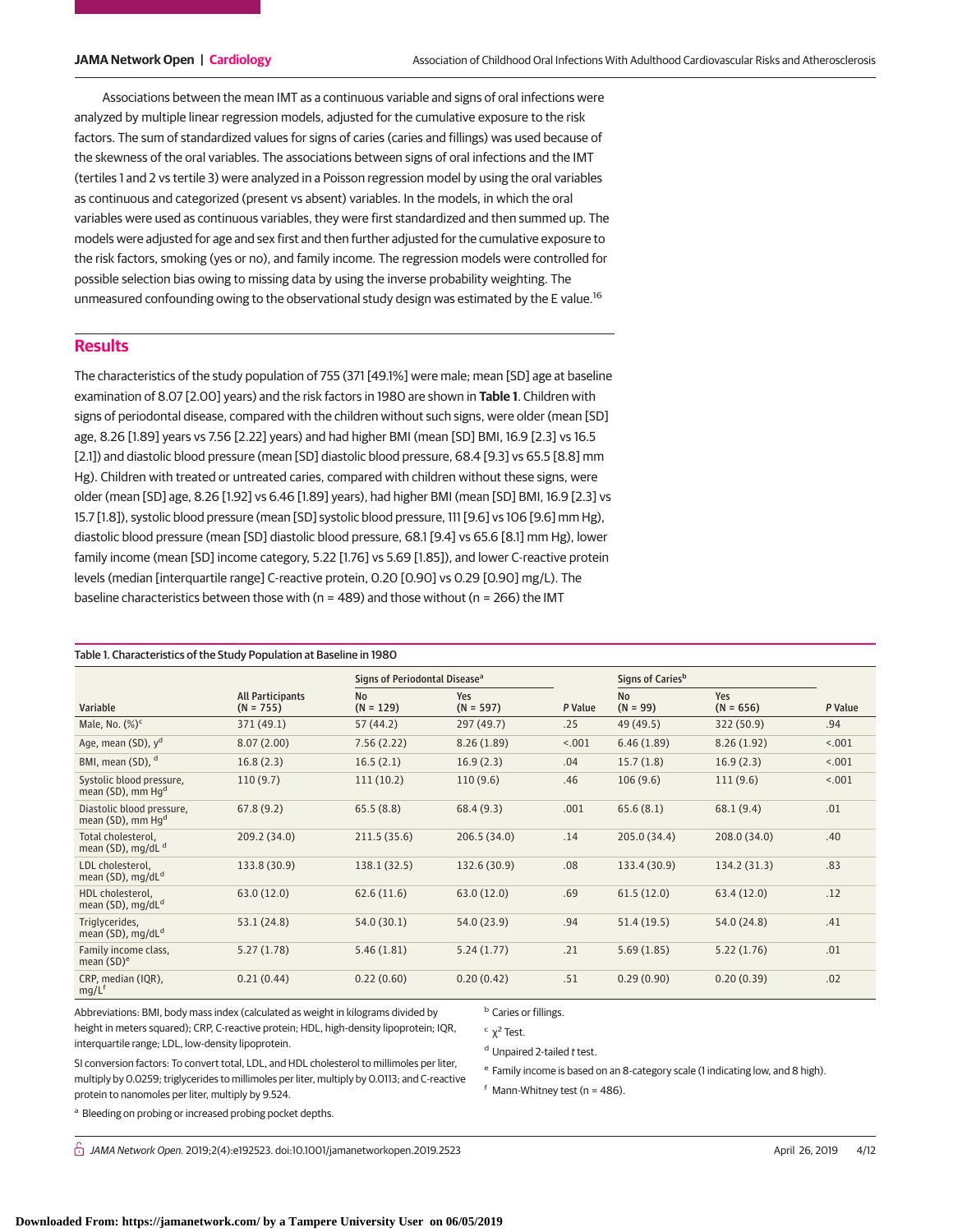measurements in 2007 differed only in sex; girls were more often examined than boys (57.5% vs 44.6%) (eTable 2 in the [Supplement\)](https://jama.jamanetwork.com/article.aspx?doi=10.1001/jamanetworkopen.2019.2523&utm_campaign=articlePDF%26utm_medium=articlePDFlink%26utm_source=articlePDF%26utm_content=jamanetworkopen.2019.2523).

#### **Signs of Oral Infections**

The mean values, percentages, and distributions of the signs of oral infections (ie, number of surfaces with caries, number of teeth with fillings, and percentage of sites with gingival bleeding and increased probing pocket depths) are shown in eTable 2 and the eFigure in the [Supplement.](https://jama.jamanetwork.com/article.aspx?doi=10.1001/jamanetworkopen.2019.2523&utm_campaign=articlePDF%26utm_medium=articlePDFlink%26utm_source=articlePDF%26utm_content=jamanetworkopen.2019.2523) Bleeding was detected in 511 participants (67.7%), caries in 656 (86.9%), and fillings in 621 (82.3%), with no sex differences. Slightly increased pocket depth was found in 391 participants (53.9%), and it was a more prevalent finding in boys than girls (59.9% vs  $48.9\%$ ;  $P = .006$ ). Deep periodontal pockets were not found. The distribution of participants in the categories of signs of oral infections was as follows: 33 children (4.5%) had no sign of oral infections, whereas 41 (5.6%) had 1 sign, 127 (17.4%) had 2 signs, 278 (38.3%) had 3 signs, and 248 (34.1%) had 4 signs, and the mean number of signs did not differ between boys and girls (2.97 [1.05] vs 2.87 [1.08]; P = .23). Most children (688 [91.2%]) were reported to brush their teeth daily, but a percentage of the boys and the girls (12.2% vs 5.6%;  $P < .001$ ) were not.

#### **Atherosclerosis Risk Factors in Oral Infections**

The atherosclerosis risk factors across the follow-up period and at the time of the 2 IMT measurements are presented according to the number of signs of oral infections (**Figure 1**). Both systolic and diastolic blood pressure values as well as BMI differed statistically significantly between the groups: participants with no sign of oral infections had the lowest values throughout the follow-up. The largest mean (SD) differences between those with no sign and those with 4 signs of oral infections were observed in 1986 for systolic blood pressure (8.1 [2.4] mm Hg; P = .001) and diastolic blood pressure (6.5 [1.9] mm Hg;  $P = .001$ ) and in 1983 for BMI (2.9 [0.5];  $P < .001$ ). Similar but nonsignificant trends were seen in HDL cholesterol and plasma glucose concentrations: Those with no sign of oral infections mainly had the highest HDL cholesterol and lowest glucose concentrations. The mean (SD) differences were highest in 1986 for both HDL cholesterol (4.5 [2.2] mg/dL;  $P = .04$ ) and plasma glucose (4.7 [2.9] mg/dL;  $P = .11$ ) concentrations. Serum low-density lipoprotein cholesterol and triglyceride concentrations did not differ statistically significantly between the groups.

Cumulative exposure to the risk factors, including blood pressure values and BMI as well as plasma lipid and glucose concentrations measured during the 5 appointments, is presented for childhood, adulthood, and the whole follow-up time (**Figure 2**). The mean (SE) number of risk factors increased with the increasing signs of oral infections in adulthood (mean [SE] for no sign, 4.9 [0.5]; for 1 sign, 4.91 [0.5]; for 2 signs, 5.6 [0.4]; for 3 signs, 5.98 [0.2]; for 4 signs, 6.1 [0.2]; P for linear trend = 0.04) and during the whole follow-up (mean [SE] for no sign, 11.4 [0.9]; for 1 sign, 12.2 [1.1]; for 2 signs, 13.5 [0.9]; for 3 signs, 14.4 [0.5]; for 4 signs, 14.1 [0.5];  $P = .01$ ), but it was especially obvious in childhood (mean [SE] for no sign, 5.31 [0.6]; for 1 sign, 6.34 [0.6]; for 2 signs, 6.71 [0.4]; for 3 signs, 6.91 [0.2]; for 4 signs, 7.2 [0.2];  $P = .008$ ) when the clinical oral examinations were performed.

#### **Subclinical Atherosclerosis and Signs of Oral Infections**

The IMT measurements in 2001 and 2007 follow-up differed statistically significantly between the groups on the basis of oral infections, with the lowest values in those with no sign of oral infections (Figure 1F). The mean (SD) difference in IMT measurement between those with no sign and those with 4 signs was 0.056 (0.019) mm ( $P = .004$ ) in 2001 and 0.051 (0.017) mm ( $P = .003$ ) in 2007. In a linear regression model adjusted for the cumulative exposure to the risk factors, caries and fillings (β, 0.145; P = .008), bleeding and pocketing (β, 0.135; P = .01), and number of signs of oral infections (β, 0.158; P = .004) were associated directly with the IMT in 2007 (**Table 2**). In multiple linear regression models, childhood oral infections, including signs of either periodontal disease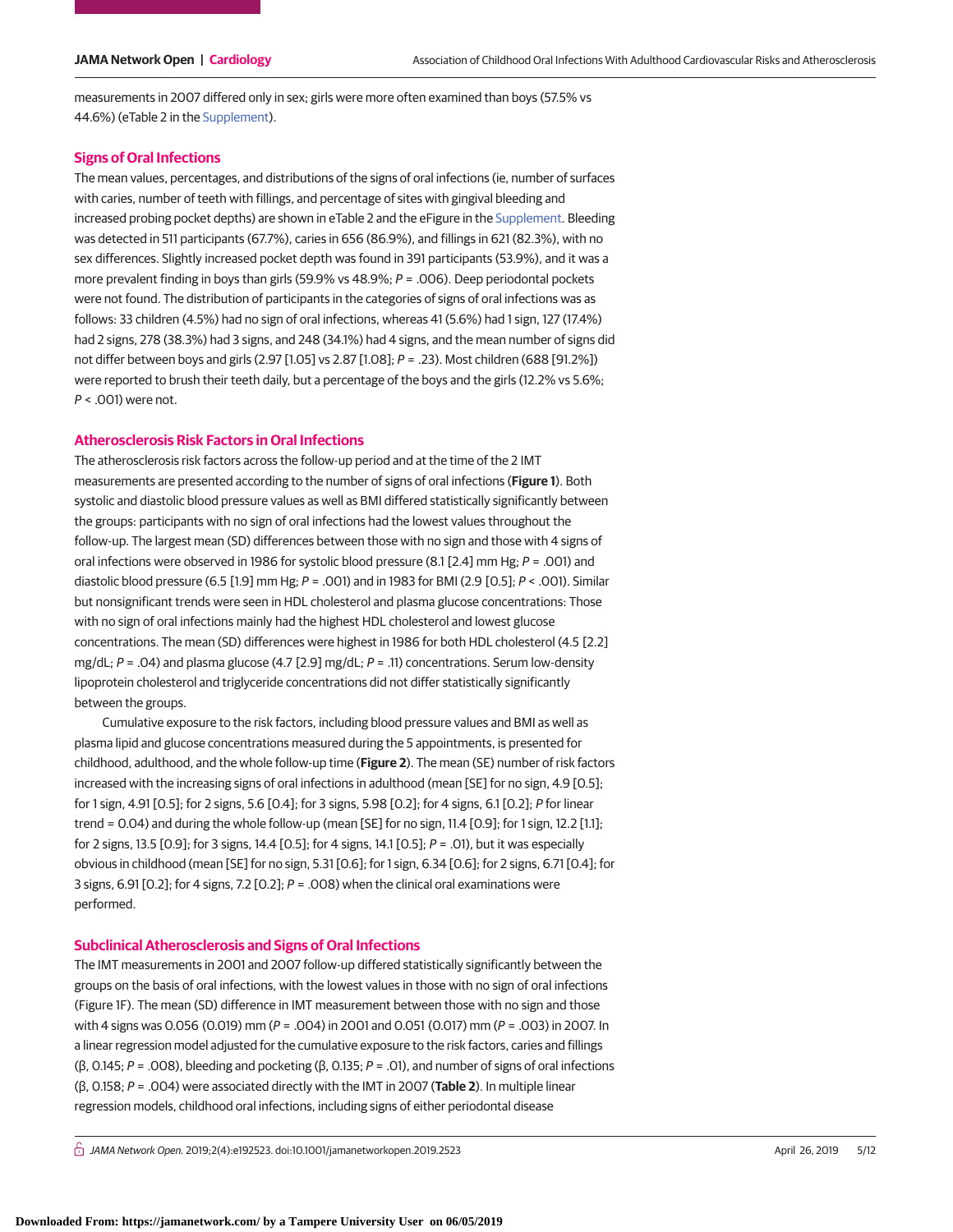

#### Figure 1. Atherosclerosis Risk Factors and Carotid Artery Intima-Media Thickness According to Number of Clinical Signs of Oral Infections

The numbers of observations in different years are as follows: A, systolic blood pressure (n = 727 in 1980, 639 in 1983, 563 in 1986, 470 in 2001, 472 in 2007); B, diastolic blood pressure (n = 726 in 1980, 634 in 1983, 563 in 1986, 470 in 2001, 472 in 2007); C, highdensity lipoprotein cholesterol (HDLC) concentration (n = 725 in 1980, 626 in 1983, 559 in 1986, 474 in 2001, 475 in 2007); D, plasma glucose concentration (n = 548 in 1986,

474 in 2001, 476 in 2007); E, bod wheny mass index (n = 727 in 1980, 638 in 1983, 563 in 1986, 469 in 2001, 470 in 2007); and F, intima-media thickness (n = 468 in 2001, 489 in 2007). Mean (SE [error bars]) values and the statistical difference between the groups are shown.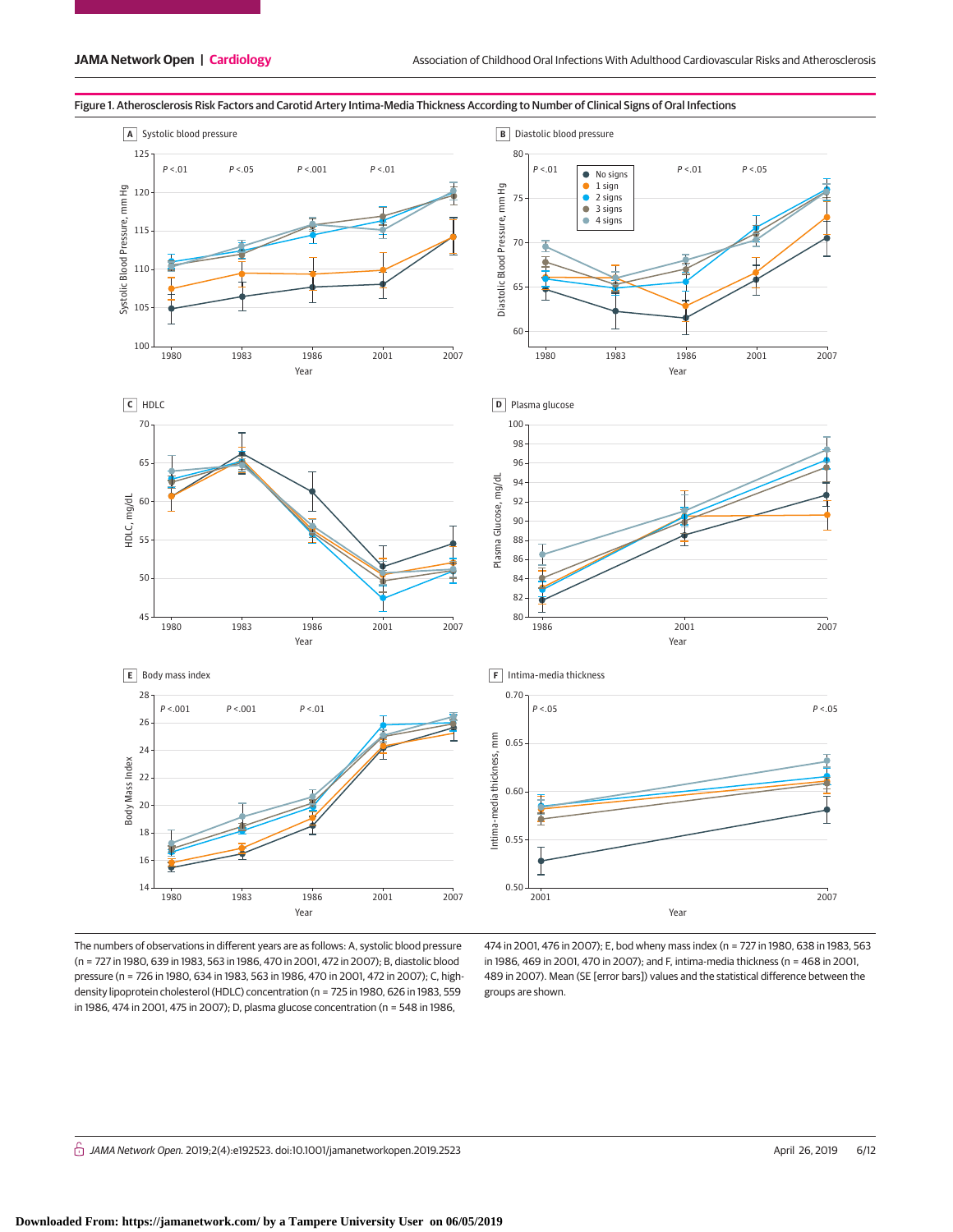$(R^2 = 0.018; P = .01)$ , caries  $(R^2 = 0.022; P = .008)$ , or both  $(R^2 = 0.024; P = .004)$ , were associated with adulthood IMT (Table 2).

The presence of any sign of oral infection in childhood was associated with increased IMT (third tertile vs tertiles 1 and 2) with a relative risk of 1.87 (95% CI, 1.25-2.79), whereas the presence of all 4 signs produced a relative risk of 1.95 (95% CI, 1.28-3.00). In a Poisson regression, the dependent variable was the IMT tertile (third tertile vs tertiles 1 and 2). When analyzed as continuous variables, the sum of all oral infections was associated with the highest IMT tertile (risk ratio [RR], 1.031; 95% CI, 1.000-1.064) (eTable 3 in the [Supplement\)](https://jama.jamanetwork.com/article.aspx?doi=10.1001/jamanetworkopen.2019.2523&utm_campaign=articlePDF%26utm_medium=articlePDFlink%26utm_source=articlePDF%26utm_content=jamanetworkopen.2019.2523). When analyzed as categorical variables, the presence of either active or inactive caries was associated with the IMT (RR, 1.42; 95% CI, 1.07-1.88). Similarly, 1 to 3 signs of oral infections were associated with the IMT (RR, 1.74; 95% CI, 1.16-2.62) and so were 4 signs (RR, 1.95; 95% CI, 1.28-3.00). The risk was especially clear in boys: when all 4 signs were present, they had an RR of 2.25 (95% CI, 1.30-3.89), for the highest IMT tertile 27 years later (**Table 3**). In boys, both periodontal disease (RR, 1.69; 95% CI, 1.21-2.36) and caries (RR, 1.46; 95% CI, 1.04-2.05) were statistically significantly associated with the IMT. Adding teeth-brushing frequency to the model did not lead to a statistically significant association with the IMT or change the main result. The cumulative exposure to the risk factors during the follow-up time produced an RR of 1.03 (95% CI, 1.01-1.04;  $P = .002$ ). When RRs in the 4 signs of oral infections category were considered, the E value for the whole population was 3.31 and for the boys was 3.93.

Similar analyses for the 2001 IMT measurements, including the Poisson regression models, are presented in eTable 3 in the [Supplement,](https://jama.jamanetwork.com/article.aspx?doi=10.1001/jamanetworkopen.2019.2523&utm_campaign=articlePDF%26utm_medium=articlePDFlink%26utm_source=articlePDF%26utm_content=jamanetworkopen.2019.2523) the risk factors are shown in eTable 4 in the [Supplement,](https://jama.jamanetwork.com/article.aspx?doi=10.1001/jamanetworkopen.2019.2523&utm_campaign=articlePDF%26utm_medium=articlePDFlink%26utm_source=articlePDF%26utm_content=jamanetworkopen.2019.2523) and the linear regression analysis are shown in eTable 5 in the [Supplement.](https://jama.jamanetwork.com/article.aspx?doi=10.1001/jamanetworkopen.2019.2523&utm_campaign=articlePDF%26utm_medium=articlePDFlink%26utm_source=articlePDF%26utm_content=jamanetworkopen.2019.2523) In the linear regression,

Figure 2. Cumulative Exposure to Atherosclerosis Risk Factors According to Number of Clinical Signs of Oral Infections



The risk factors are systolic and diastolic blood pressure; body mass index; and concentrations of glucose, triglycerides, high-density lipoprotein cholesterol, and low-desnity lipoportein cholesterol for childhood in 1980, 1983, and 1986, and for adulthood in 2001 and 2007. The area-under-the-curve variables for risk factors were dichotomized 1×1 into high-risk (≥75th percentile) and low-risk (<75th percentile) factor levels and then summed. Mean (SE [error bars]) values and statistically significant linear terms are shown.

Table 2. Linear Regression Analysis of the Association Between Carotid Artery Intima-Media Thickness and Signs of Oral Infections

|                                       | Dependent Variable: Mean IMT in 2007 <sup>a</sup> |         |       |
|---------------------------------------|---------------------------------------------------|---------|-------|
| Independent Variable                  | Standardized B                                    | P Value | $R^2$ |
| Signs of periodontal diseaseb         | 0.137                                             | .01     | 0.018 |
| Signs of caries <sup>c</sup>          | 0.145                                             | .008    | 0.022 |
| Signs of oral infections <sup>d</sup> | 0.158                                             | .004    | 0.024 |

Abbreviation: IMT, intima-media thickness.

a Multiple linear regression adjusted for the cumulative exposure to cardiovascular disease risk factors during follow-up classified with the area-under-the-curve method. The models were weighed by using inverse probability score.  $R^2$  values are reported from corresponding unadjusted simple linear regressions with fitting models.

- <sup>b</sup> Number of sites with signs of periodontal disease (bleeding on probing and increased probing pocket depth).
- <sup>c</sup> Sum of standardized values for number of surfaces with caries and teeth with fillings.
- <sup>d</sup> Number of signs of oral infections (bleeding on probing, increased probing pocket depth, caries, and fillings).

 $\bigcap$  JAMA Network Open. 2019;2(4):e192523. doi:10.1001/jamanetworkopen.2019.2523 (Reprinted) April 26, 2019 7/12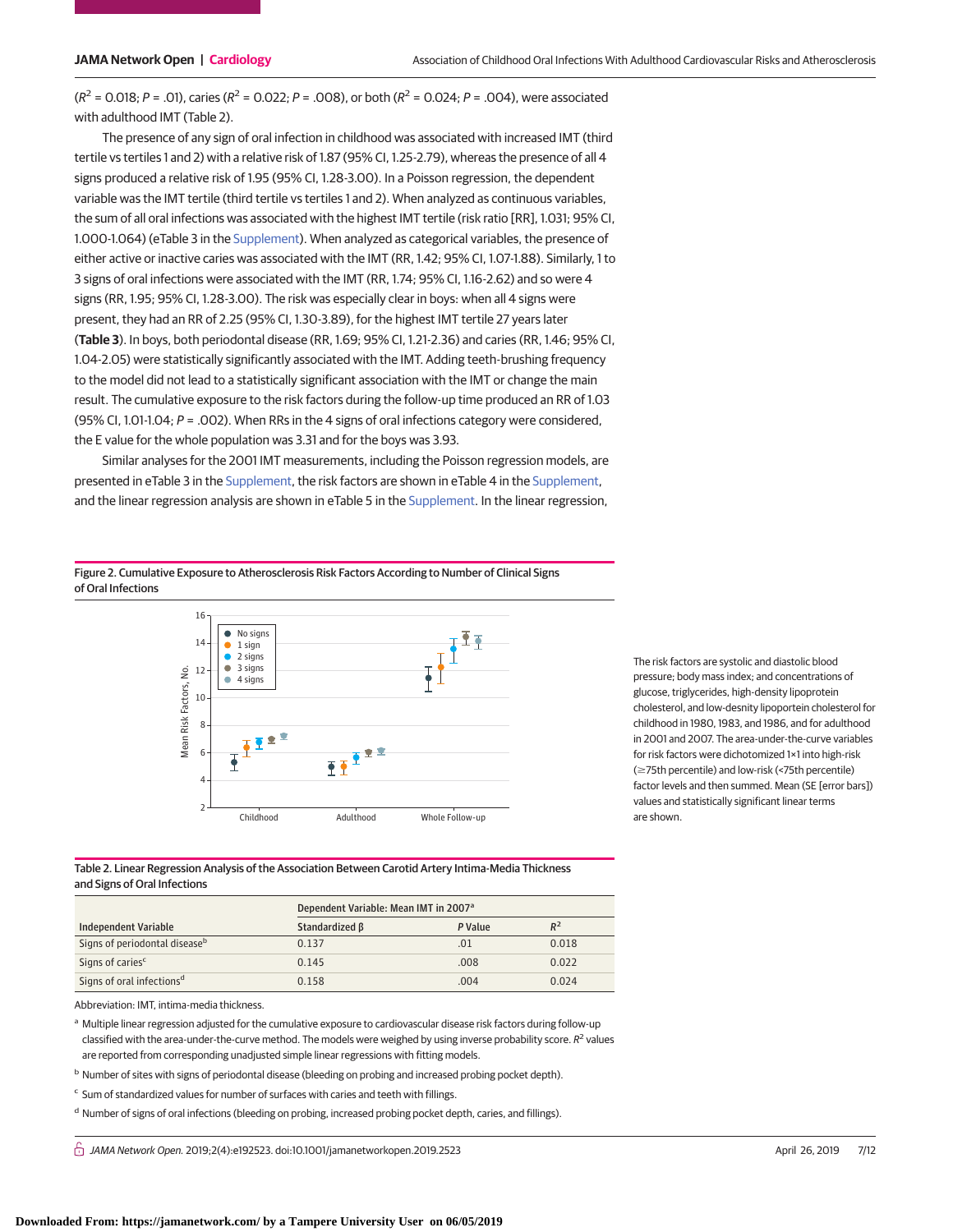|                                                             | Table 3. Association of Oral Infections With Carotid Artery Intima-Media Thickness in 2007                                                                                                                                       |                 |                           |                  |                     |                |                               |                |                                                                                                                   |                 |                           |                 |
|-------------------------------------------------------------|----------------------------------------------------------------------------------------------------------------------------------------------------------------------------------------------------------------------------------|-----------------|---------------------------|------------------|---------------------|----------------|-------------------------------|----------------|-------------------------------------------------------------------------------------------------------------------|-----------------|---------------------------|-----------------|
|                                                             | Dependent Variable: Third Tertile of Mean IMT in 2007,                                                                                                                                                                           |                 |                           | RR (95% CI)      |                     |                |                               |                |                                                                                                                   |                 |                           |                 |
| Sign of Oral                                                | <b>All Participants</b>                                                                                                                                                                                                          |                 |                           |                  | <b>Boys</b>         |                |                               |                | Girls                                                                                                             |                 |                           |                 |
| Infection                                                   | Age- and Sex-Adjusted                                                                                                                                                                                                            | <b>PValue</b>   | Multivariate <sup>a</sup> | P Value          | Age-Adjusted        | P Value        | Multivariate <sup>a</sup>     | P Value        | Age-Adjusted                                                                                                      | P Value         | Multivariate <sup>a</sup> | P Value         |
| probing and<br><b>Bleeding on</b><br>periodontal<br>pockets |                                                                                                                                                                                                                                  |                 |                           |                  |                     |                |                               |                |                                                                                                                   |                 |                           |                 |
| Either                                                      | $1.19(0.96 - 1.48)$                                                                                                                                                                                                              | $\overline{12}$ | 1.21 (0.97-1.50)          | 09               | $1.65(1.19-2.29)$   | .003           | 1.69 (1.21-2.36)              | .002           | $0.95(0.70 - 1.28)$                                                                                               | $\overline{73}$ | $0.96(0.71 - 1.30)$       | 79              |
| <b>Both</b>                                                 | $1.23(0.97 - 1.46)$                                                                                                                                                                                                              | $\overline{0}$  | 1.25 (0.99-1.59)          | 06               | $1.81(1.03 - 2.10)$ | .001           | 1.81 (1.28-2.57)              | .001           | $0.90(0.63 - 1.27)$                                                                                               | -54             | $0.93(0.65 - 1.31)$       | -67             |
| Caries and<br>fillings                                      |                                                                                                                                                                                                                                  |                 |                           |                  |                     |                |                               |                |                                                                                                                   |                 |                           |                 |
| Either                                                      | $1.50(1.13 - 1.97)$                                                                                                                                                                                                              | 000.            | 1.42 (1.07-1.88)          | $\overline{0}$ . | $1.54(1.11-2.15)$   | $\overline{c}$ | $1.46(1.04 - 2.05)$           | $\overline{0}$ | $1.40(0.90 - 2.18)$                                                                                               | $\overline{14}$ | $1.25(0.79 - 1.97)$       | 35.             |
| Both                                                        | $1.54(1.16-2.03)$                                                                                                                                                                                                                | .003            | 1.46 (1.10-1.94)          | 000              | $1.56(1.11-2.17)$   | $\overline{C}$ | $1.49(1.05 - 2.63)$           | $\overline{0}$ | $1.47(0.94 - 2.30)$                                                                                               | $\overline{0}$  | 1.30 (0.82-2.08)          | 27              |
| oral infections<br>No. of signs of                          |                                                                                                                                                                                                                                  |                 |                           |                  |                     |                |                               |                |                                                                                                                   |                 |                           |                 |
| $\circ$                                                     | 1 [Reference]                                                                                                                                                                                                                    |                 | 1 [Reference]             |                  | 1 [Reference]       |                | 1 [Reference]                 |                | 1 [Reference]                                                                                                     |                 | 1 [Reference]             |                 |
| $1-3$                                                       | $1.82(1.22 - 2.73)$                                                                                                                                                                                                              | .004            | $1.74(1.16 - 2.62)$       | .008             | $1.84(1.08-3.13)$   | $\overline{0}$ | $1.75(1.02 - 3.00)$           | 04             | 1.73 (0.96-3.14)                                                                                                  | 06              | 1.59 (0.86-2.91)          | $\overline{14}$ |
| 4                                                           | $2.04(1.35-3.09)$                                                                                                                                                                                                                | 001             | 1.95 (1.28-3.00)          | .002             | $2.43(1.42 - 4.15)$ | .001           | 2.25 (1.30-3.89)              | 000.           | 1.61 (0.86-3.00)                                                                                                  | $\overline{14}$ | 1.51 (0.80-2.85)          | 20              |
|                                                             | Abbreviations: IMT, intima-media thickness; RR, risk ratio.                                                                                                                                                                      |                 |                           |                  |                     |                |                               |                | for selection bias owing to missing data by using the inverse probability weighting. Total participants: 489 (n = |                 |                           |                 |
|                                                             | (1980-2007) and covariates were collected in 2007 (ie, family income and smoking). The results were corrected<br>a In addition to age and sex, the multivariate models were adjusted for cumulative exposure to the risk factors |                 |                           |                  |                     |                | $218$ boys; $n = 271$ girls). |                |                                                                                                                   |                 |                           |                 |

 $\hat{\bigcirc}$  JAMA Network Open. 2019;2(4):e192523. doi:10.1001/jamanetworkopen.2019.2523 (Reprinted) April 26, 2019 8/12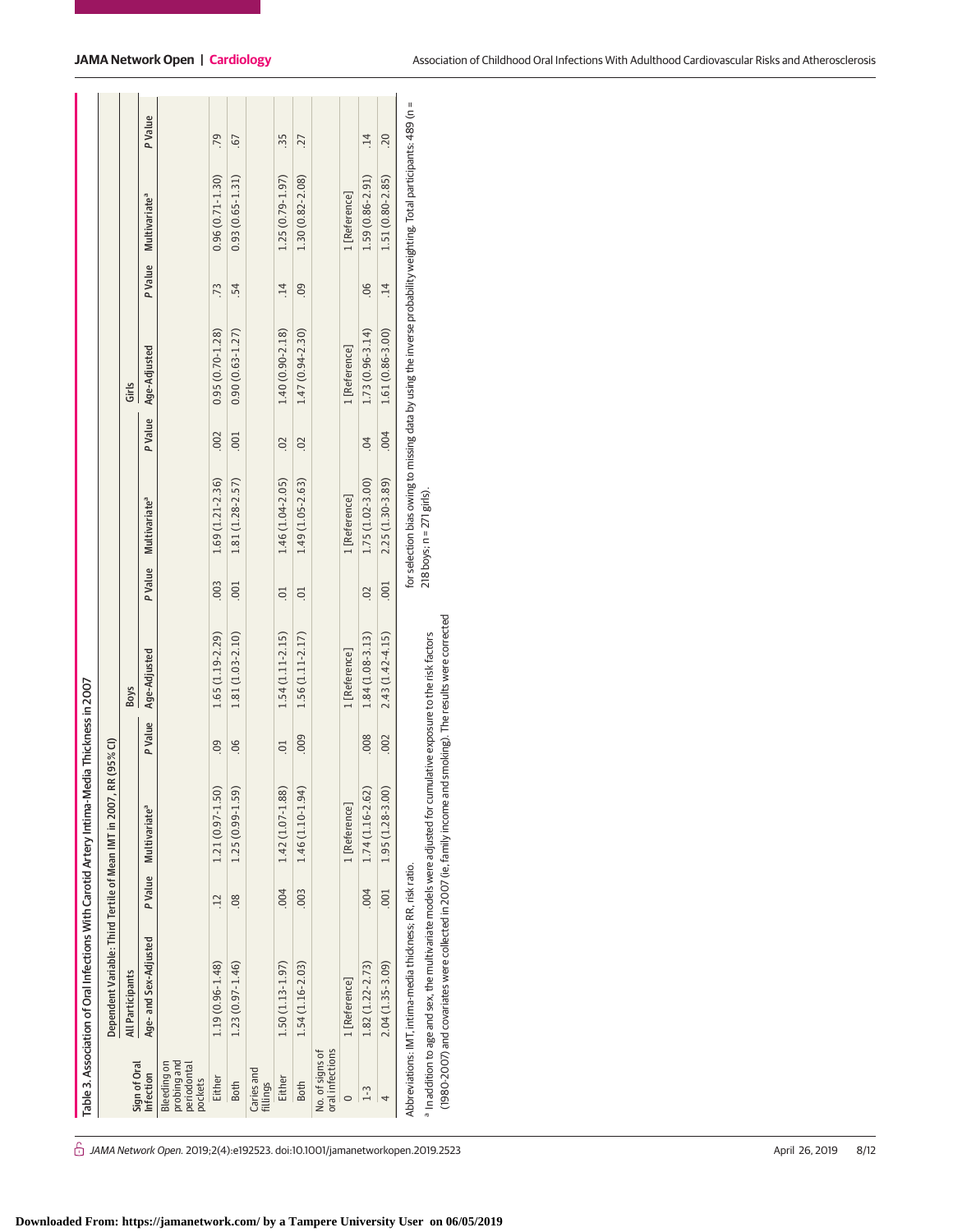signs of caries (β, 0.199; P < .001) or any oral infections (β, 0.166; P = .004) were associated with the IMT. Overall, the trends were similar to those found in the 2007 follow-up.

### **Discussion**

By studying this unique population of the Cardiovascular Risk in Young Finns Study, we found that oral infections in childhood were associated with the development of subclinical carotid atherosclerosis 27 years later. The participants, all of whom were examined for signs of oral infections, including bleeding on probing, increased probing pocket depth, caries, or fillings, had an almost 2-fold risk for an increased IMT in their early middle age. An association between childhood oral infections with CVD risk factors, particularly high blood pressure and BMI, was also evident. However, the oral infections remained an independent risk factor of IMT after adjustment for a lifetime cumulative exposure to risk factors, including 31 separate measurements. The results show for the first time, to our knowledge, that childhood oral infections may be a modifiable risk factor for adult cardiovascular disease.

The role of childhood inflammatory diseases in atherogenesis has been reported in previous studies. Episodes of acute infections have been associated with carotid artery IMT in children,<sup>17</sup> whereas conflicting results on their association with the adulthood risk of cardiovascular events have been reported.18,19 In the Cardiovascular Risk in Young Finns Study population, childhood infection–related hospitalizations have been associated significantly with a worse cardiovascular risk factor profile and atherosclerotic phenotype in adulthood.<sup>20,21</sup> In addition, persistent Chlamydia pneumoniae infection may play a role in early lesion development.<sup>22</sup> However, studies including examinations of oral infections in children are rare: pathological periodontal pockets were associated with diastolic blood pressure in obese adolescents,<sup>23</sup> and accumulation of CVD risk factors was observed in 15-year-olds with caries compared with those without.<sup>12</sup> To our knowledge, no long-term study data have been reported, and the results of the present study show that the cumulative exposure to both childhood and adulthood risk factors increased with the increasing number of oral infections.

Oral infections can contribute directly to atherosclerosis. They result from dysbiosis in the oral cavity, leading to host defense, including the clinical symptoms in susceptible individuals. The dysbiosis itself may have a role in systemic inflammation and insulin resistance.<sup>24</sup> It possibly reflects a more widely distributed suboptimal microbiome<sup>25</sup> that is present, for example, in type 2 diabetes.<sup>26</sup> Progression of IMT has been shown to diminish with the improvement of clinical and microbiological periodontal status over a 3-year follow-up.<sup>27</sup> Treatment of periodontitis (ie, intervening the subgingival microbiota) leads to improvements in inflammatory, thrombotic, and lipid biomarkers.<sup>6</sup> Regardless of the mediators between oral dysbiosis and systemic inflammation, the outcome is similar: a phenotype with increased cardiometabolic risk factors, which were also observed in the present study.

It is possible that oral infections are biomarkers of poor oral hygiene. In the present study, 5.6% of girls and 12.2% of boys were reported not to brush their teeth daily. In Finland, all children and students are entitled to free oral health care, and adults have participated in communal dental care since 2001. Therefore, accessibility to dental treatment in Finland is not dependent on the family income. In the present study, frequency of teeth brushing was not associated with the socioeconomic status of the family. Therefore, neglecting daily oral hygiene routines may be accompanied by generally unhealthy behavior. Childhood socioeconomic status is associated with lifestyle factors and infectious burden in adulthood.<sup>28,29</sup>

Both in cross-sectional and long-term studies, boys were found to have thicker arterial walls and more adverse changes in vascular health than the age-matched girls.<sup>30,31</sup> In the present study, the risk of subclinical atherosclerosis associated with oral infections was especially substantial in boys, although only the number of sites with increased periodontal probing depth and the brushing frequencies differed by sex. Male participants with all 4 signs of oral infections in childhood had a 125% increased risk for high IMT values 27 years later. It is known from this and other cohorts that the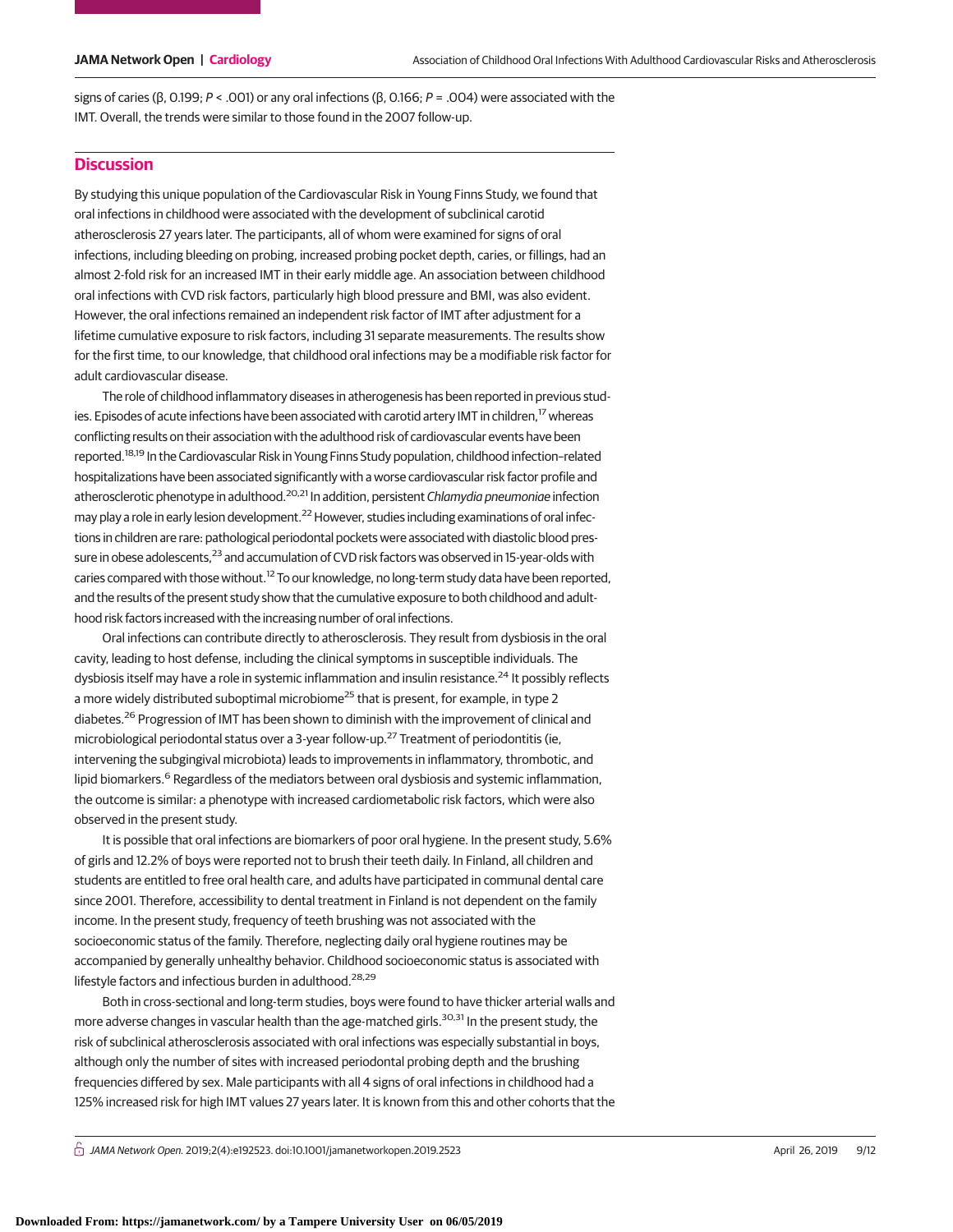association of childhood risk factors may be stronger in males than females and that, overall, being male is a risk factor for atherosclerosis, which may lead to CVD events approximately a decade sooner for men than women.<sup>8</sup> Furthermore, destructive periodontal disease is more prevalent in men,<sup>32</sup> probably owing not only to behavioral and environmental dissimilarities but also to sex-based differences in immunologic and inflammatory responses.

#### **Limitations**

The limitations of this study include the small number of participants with IMT measurements and the slight difference in the number of girls and boys examined. However, we corrected the models for a putative selection bias by weighting with an inverse probability score, which resulted in smaller CIs of the RRs and estimates. In addition, the large E values for the main results increase credibility, although we cannot rule out unmeasured confounding. The clinical oral examination was based on data registered only from the index teeth. It was not feasible to repeat the oral examinations in 2007, which would have been of interest in relation to childhood factors of adulthood oral health status. We had neither information on the dental treatments during the follow-up nor the data on nutrient intake and diet. Plaque or saliva samples were not collected during the examination, and thus, microbiological profiling was not possible.

# **Conclusions**

This study, in which participants were followed up for 27 years, suggests that oral infections in childhood are associated with the subclinical carotid atherosclerosis in adulthood.

#### **ARTICLE INFORMATION**

**Accepted for Publication:** March 3, 2019.

**Published:** April 26, 2019. doi[:10.1001/jamanetworkopen.2019.2523](https://jama.jamanetwork.com/article.aspx?doi=10.1001/jamanetworkopen.2019.2523&utm_campaign=articlePDF%26utm_medium=articlePDFlink%26utm_source=articlePDF%26utm_content=jamanetworkopen.2019.2523)

**Open Access:** This is an open access article distributed under the terms of the [CC-BY License.](https://jamanetwork.com/journals/jamanetworkopen/pages/instructions-for-authors#SecOpenAccess/?utm_campaign=articlePDF%26utm_medium=articlePDFlink%26utm_source=articlePDF%26utm_content=jamanetworkopen.2019.2523) © 2019 Pussinen PJ et al.JAMA Network Open.

**Corresponding Author:** Pirkko J. Pussinen, PhD, Oral and Maxillofacial Diseases, University of Helsinki, PO Box 63, FI-00014, Helsinki, Finland [\(pirkko.pussinen@helsinki.fi\)](mailto:pirkko.pussinen@helsinki.fi).

**Author Affiliations:** Oral and Maxillofacial Diseases, University of Helsinki and Helsinki University Hospital, Helsinki, Finland (Pussinen, Paju, Koponen); Department of Medicine, University of Turku, Turku, Finland (Viikari, Juonala); Division of Medicine, Turku University Hospital, Turku, Finland (Viikari, Juonala); Vaasa Central Hospital, Vaasa, Finland (Taittonen); Department of Clinical Physiology, University of Eastern Finland and Kuopio University Hospital, Kuopio, Finland (Laitinen); Royal Children's Hospital, Parkville, Victoria, Australia (Burgner); Murdoch Childrens Research Institute, Parkville, Victoria, Australia (Burgner, Juonala); Department of Clinical Physiology, Tampere University Hospital and University of Tampere, Tampere, Finland (Kähönen); Department of Pediatrics, University of Tampere and Tampere University Hospital, Tampere, Finland (Hutri-Kähönen); Research Center of Applied and Preventive Cardiovascular Medicine, University of Turku, Turku, Finland (Raitakari); Department of Clinical Physiology and Nuclear Medicine, Turku University Hospital, Turku, Finland (Raitakari).

**Author Contributions:** Drs Pussinen and Juonala had full access to all of the data in the study and take responsibility for the integrity of the data and the accuracy of the data analysis.

Concept and design: Pussinen, Paju, Taittonen, Burgner, Hutri-Kähönen, Raitakari, Juonala.

Acquisition, analysis, or interpretation of data: Pussinen, Paju, Koponen, Viikari, Laitinen, Burgner, Kähönen, Raitakari, Juonala.

Drafting of the manuscript: Pussinen, Paju.

Critical revision of the manuscript for important intellectual content: Paju, Koponen, Viikari, Taittonen, Laitinen, Burgner, Kähönen, Hutri-Kähönen, Raitakari, Juonala.

Statistical analysis: Pussinen, Paju, Koponen.

Obtained funding: Pussinen, Paju, Laitinen, Kähönen, Raitakari, Juonala.

Administrative, technical, or material support: Paju, Viikari, Laitinen, Kahonen, Hutri-Kahonen, Raitakari.

 $\bigcap$  JAMA Network Open. 2019;2(4):e192523. doi:10.1001/jamanetworkopen.2019.2523 (April 26, 2019 10/12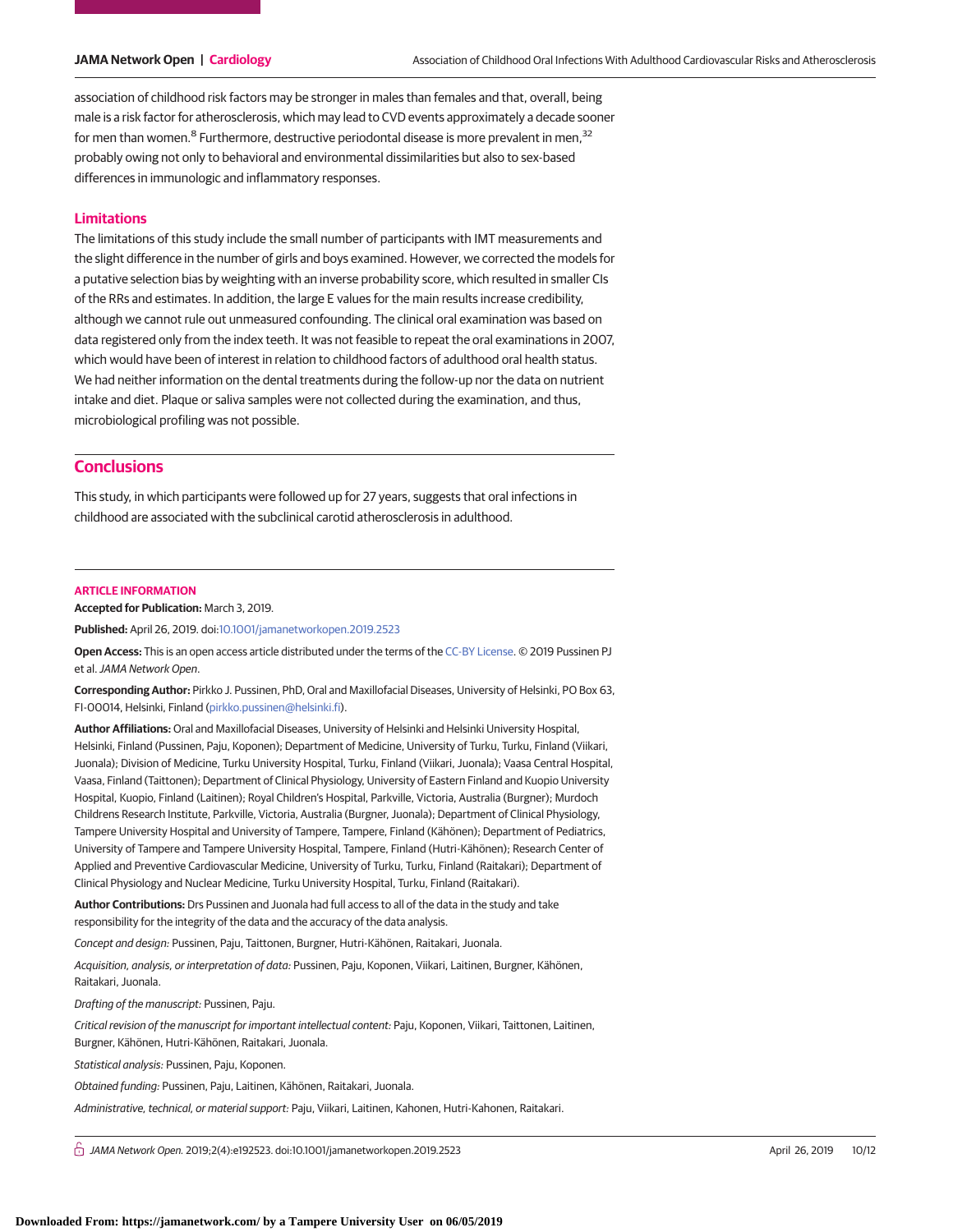Supervision: Burgner, Kahonen, Juonala.

**Conflict of Interest Disclosures:** Dr Paju reported receiving grants from Academy of Finland during the conduct of the study. Dr Burgner reported receiving grants from National Health and Medical Research Council Australia during the conduct of the study. No other disclosures were reported.

**Funding/Support:** The current study, the Cardiovascular Risk in Young Finns Study, and the researchers were supported by the Academy of Finland grants 1266053, 1296541, 286284, 134309 (Eye), 126925, 121584, 124282, 129378 (Salve), 117787 (Gendi), and 41071 (Skidi); the Social Insurance Institution of Finland; Competitive State Research Financing of the Expert Responsibility area of Kuopio, Tampere and Turku University Hospitals (grant X51001); Juho Vainio Foundation; Paavo Nurmi Foundation; Finnish Foundation for Cardiovascular Research; Finnish Cultural Foundation; the Sigrid Juselius Foundation; Tampere Tuberculosis Foundation; Emil Aaltonen Foundation; Yrjö Jahnsson Foundation; Signe and Ane Gyllenberg Foundation; the European Endodontic Society; Apollonia the Dental Association of Finland; the Paulo foundation; Diabetes Research Foundation of Finnish Diabetes Association; EU Horizon 2020 (grant 755320 for TAXINOMISIS); European Research Council (grant 742927 for MULTIEPIGEN project); and Tampere University Hospital Supporting Foundation.

**Role of the Funder/Sponsor:** The funders had no role in the design and conduct of the study; collection, management, analysis, and interpretation of the data; preparation, review, or approval of the manuscript; and decision to submit the manuscript for publication.

**Additional Contributions:** We thank the teams who collected data at all measurement time points and the persons who participated as both children and adults in these studies. We also thank Irina Lisinen, MSc; Johanna Ikonen, MSc; and Noora Kartiosuo, MSc, the staff biostatisticians at the University of Turku, for their data management and statistical advice. No compensation was received outside of usual salary.

#### **REFERENCES**

**1**. Suominen AL, Varsio S, Helminen S, Nordblad A, Lahti S, Knuuttila M. Dental and periodontal health in Finnish adults in 2000 and 2011. Acta Odontol Scand. 2018;76(5):305-313. doi[:10.1080/00016357.2018.1451653](https://dx.doi.org/10.1080/00016357.2018.1451653)

**2**. Kämppi A, Tanner T, Päkkilä J, et al. Geographical distribution of dental caries prevalence and associated factors in young adults in Finland. Caries Res. 2013;47(4):346-354. doi[:10.1159/000346435](https://dx.doi.org/10.1159/000346435)

**3**. Bimstein E, Huja PE, Ebersole JL. The potential lifespan impact of gingivitis and periodontitis in children.J Clin Pediatr Dent. 2013;38(2):95-99. doi[:10.17796/jcpd.38.2.j525742137780336](https://dx.doi.org/10.17796/jcpd.38.2.j525742137780336)

**4**. Lockhart PB, Bolger AF, Papapanou PN, et al; American Heart Association Rheumatic Fever, Endocarditis, and Kawasaki Disease Committee of the Council on Cardiovascular Disease in the Young, Council on Epidemiology and Prevention, Council on Peripheral Vascular Disease, and Council on Clinical Cardiology. Periodontal disease and atherosclerotic vascular disease: does the evidence support an independent association? a scientific statement from the American Heart Association. Circulation. 2012;125(20):2520-2544. doi[:10.1161/CIR.0b013e31825719f3](https://dx.doi.org/10.1161/CIR.0b013e31825719f3)

**5**. Pietiäinen M, Liljestrand JM, Kopra E, Pussinen PJ. Mediators between oral dysbiosis and cardiovascular diseases. Eur J Oral Sci. 2018;126(suppl 1):26-36. doi[:10.1111/eos.12423](https://dx.doi.org/10.1111/eos.12423)

**6**. Teeuw WJ, Slot DE, Susanto H, et al. Treatment of periodontitis improves the atherosclerotic profile: a systematic review and meta-analysis.J Clin Periodontol. 2014;41(1):70-79. doi[:10.1111/jcpe.12171](https://dx.doi.org/10.1111/jcpe.12171)

**7**. Liljestrand JM, Mäntylä P, Paju S, et al. Association of endodontic lesions with coronary artery disease.J Dent Res. 2016;95(12):1358-1365. doi[:10.1177/0022034516660509](https://dx.doi.org/10.1177/0022034516660509)

**8**. Raitakari OT, Juonala M, Kähönen M, et al. Cardiovascular risk factors in childhood and carotid artery intimamedia thickness in adulthood: the Cardiovascular Risk in Young Finns Study.JAMA. 2003;290(17):2277-2283. doi: [10.1001/jama.290.17.2277](https://jama.jamanetwork.com/article.aspx?doi=10.1001/jama.290.17.2277&utm_campaign=articlePDF%26utm_medium=articlePDFlink%26utm_source=articlePDF%26utm_content=jamanetworkopen.2019.2523)

**9**. Laitinen TT, Pahkala K, Magnussen CG, et al. Lifetime measures of ideal cardiovascular health and their association with subclinical atherosclerosis: the Cardiovascular Risk in Young Finns Study. Int J Cardiol. 2015;185: 186-191. doi[:10.1016/j.ijcard.2015.03.051](https://dx.doi.org/10.1016/j.ijcard.2015.03.051)

**10**. Merchant AT, Nahhas GJ, Wadwa RP, et al. Periodontal microorganisms and cardiovascular risk markers in youth with type 1 diabetes and without diabetes.J Periodontol. 2016;87(4):376-384. doi[:10.1902/jop.2015.150531](https://dx.doi.org/10.1902/jop.2015.150531)

**11**. Lempert SM, Froberg K, Christensen LB, Kristensen PL, Heitmann BL. Association between body mass index and caries among children and adolescents. Community Dent Oral Epidemiol. 2014;42(1):53-60. doi[:10.1111/](https://dx.doi.org/10.1111/cdoe.12055) [cdoe.12055](https://dx.doi.org/10.1111/cdoe.12055)

**12**. Larsson B, Johansson I, Hallmans G, Ericson T. Relationship between dental caries and risk factors for atherosclerosis in Swedish adolescents? Community Dent Oral Epidemiol. 1995;23(4):205-210. doi[:10.1111/j.1600-](https://dx.doi.org/10.1111/j.1600-0528.1995.tb00232.x) [0528.1995.tb00232.x](https://dx.doi.org/10.1111/j.1600-0528.1995.tb00232.x)

**13**. World Medical Association. World Medical Association Declaration of Helsinki: ethical principles for medical research involving human subjects.JAMA. 2013;310(20):2191-2194. doi[:10.1001/jama.2013.281053](https://jama.jamanetwork.com/article.aspx?doi=10.1001/jama.2013.281053&utm_campaign=articlePDF%26utm_medium=articlePDFlink%26utm_source=articlePDF%26utm_content=jamanetworkopen.2019.2523)

 $\bigcap$  JAMA Network Open. 2019;2(4):e192523. doi:10.1001/jamanetworkopen.2019.2523 (Reprinted) April 26, 2019 11/12